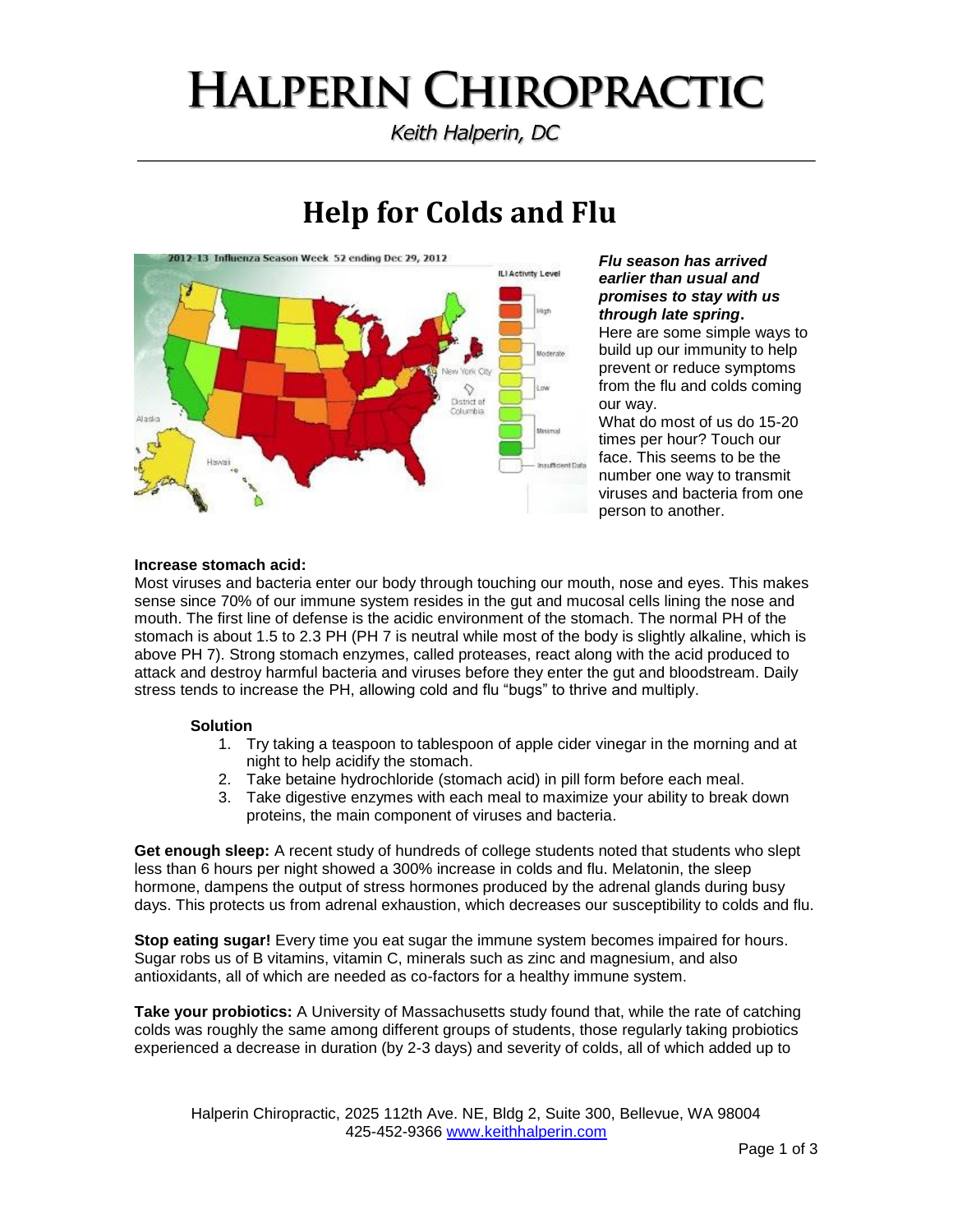## **HALPERIN CHIROPRACTIC**

Keith Halperin, DC

50% fewer missed school days. The study noted that probiotics altered the immune system's response by decreasing the severe inflammation common to colds and flu.

#### **Solution**

1. Take your probiotics 2-4 times per day. Many studies show that the lactobacillus species (there are many) seem to be best at preventing colds and flu. Many good probiotics are found in the nose and mouth. On their own, good probiotics secrete enzymes that attack viruses and bacteria foreign to the body.

**Take your vitamins:** If you are deficient in vitamin B (especially B6 and B12), minerals, including zinc, selenium and magnesium (most of us are mineral-deficient), you will lack the ability to build a strong immune system. These co-nutrients are needed for all the metabolic enzymes that attack foreign invaders such as viruses and bacteria. Note: If your stomach acid isn't acidic enough, you will not be able to produce the co-factors necessary to digest minerals or B12.

**Vitamin C** is not made within our bodies. Many patients increase their vitamin C intake (1000-2000 mg per day) during flu season due to its anti-viral qualities. Natural vitamin C found in fruits and vegetables (remember that vitamin C is removed with cooking) or food source vitamin C such as standard process cataplex C is in my view more potent at a lower dosage.

**Vitamin D** has so many healthful qualities, and none of us in the northwest make enough vitamin D to fully support our immune system. If blood tests show the need for vitamin d, then there will be a 4-5x increased likelihood of contracting flu and colds. I recommend 2000-5000 IU per day for normal supplementation. There is strong evidence that at the onset of a cold/flu an increase in vitamin D (thousands more IU per day) taken several times during the first few days of illness will reduce the duration and severity of a cold or flu.

**Beta-glucans** deserve mention for their strong anti-viral capabilities. They are complex sugars, called polysaccharides, found in the cell walls of plants, some yeasts and fungi. I use mushroom extracts that are high in beta-glucans to prevent colds and flu. The extracts are derived from shitake and maitake mushrooms and are especially effective when combined with transfer factors. (Researched Nutritionals-Transfer Factor Multi-Immune) they upregulate the nk-killer cells that attack, ingest and destroy bacteria and viruses. *They also prevent the overstimulation of the immune system, which is important in the case of influenza, where the immune response can be severe.*

**Transfer factors** are actually proteins made by white blood cells. They are the essential immunity boosters found in mothers' milk (colostrum). Taken from a bacteria source, transfer factors act as super-charged colostrum. They fortify the immune system and are believed to speed up the response to viruses and bacteria, which in turn limits the cascade of reactions that promote inflammation.

### **Selected Herbs**

**Andrographis paniculata**, from an Asian plant, is perhaps one of the most underestimated plant source anti-viral immune boosters and is especially adapted to fighting respiratory infection. It supports a healthy immune response following stress, sudden weather changes and temperature changes. To be effective, andrographis must be standardized to 10mg with a measured amount of

Halperin Chiropractic, 2025 112th Ave. NE, Bldg 2, Suite 300, Bellevue, WA 98004 425-452-9366 www.keithhalperin.com